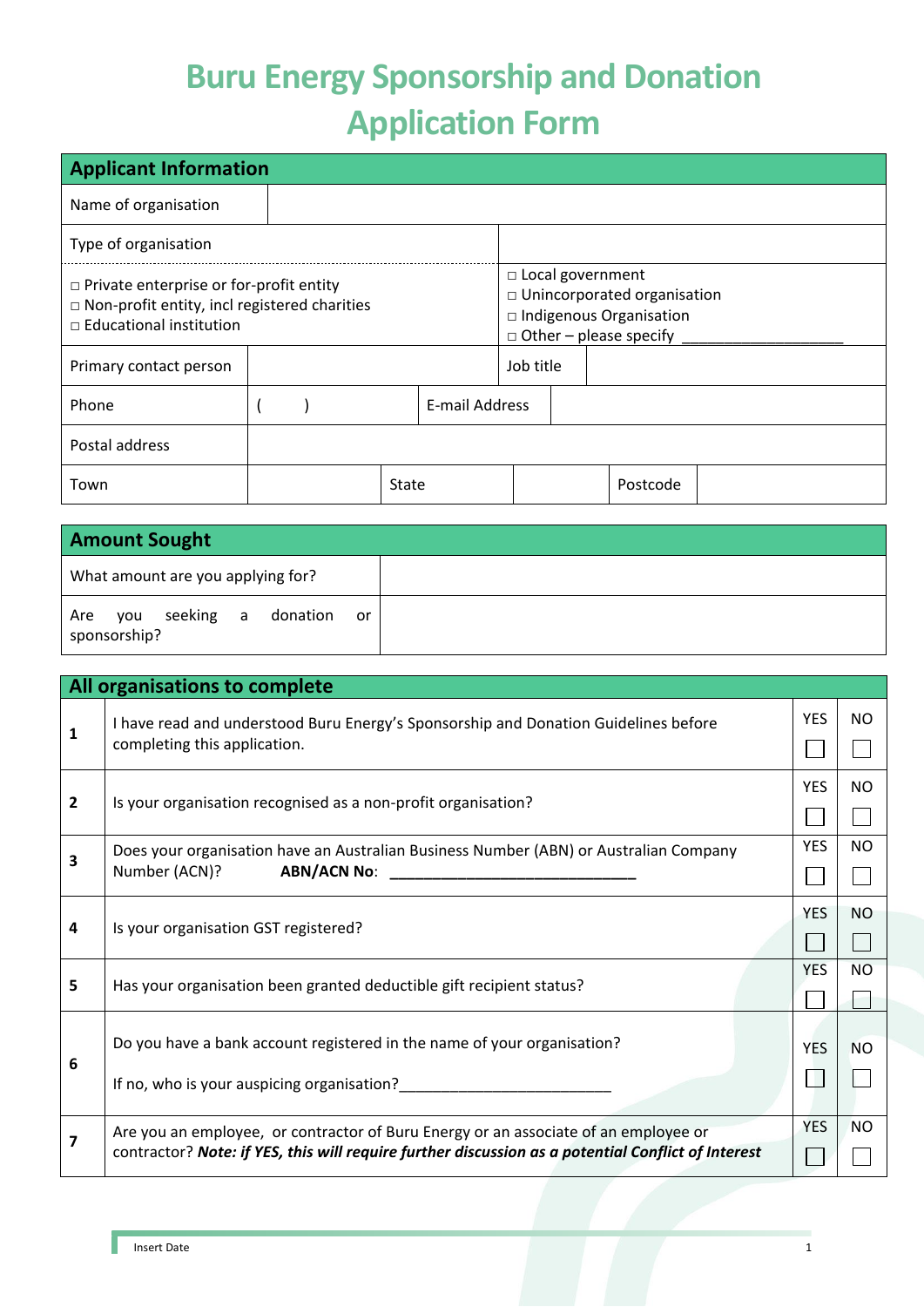| <b>Project details</b>                                                       |                                                |                        |  |  |  |  |
|------------------------------------------------------------------------------|------------------------------------------------|------------------------|--|--|--|--|
| <b>Title of project</b>                                                      |                                                |                        |  |  |  |  |
| Location of project                                                          |                                                |                        |  |  |  |  |
| <b>Summary of project</b>                                                    |                                                |                        |  |  |  |  |
|                                                                              |                                                |                        |  |  |  |  |
|                                                                              |                                                |                        |  |  |  |  |
|                                                                              | What is the expected outcome/s of the project? |                        |  |  |  |  |
|                                                                              |                                                |                        |  |  |  |  |
|                                                                              |                                                |                        |  |  |  |  |
| Focus area/s your project best relates to?                                   |                                                |                        |  |  |  |  |
| $\Box$ Health                                                                |                                                | □ Involved Communities |  |  |  |  |
| Education<br>$\Box$                                                          |                                                | □ Indigenous Wellbeing |  |  |  |  |
| Who will benefit from the project? List community groups, organisations etc. |                                                |                        |  |  |  |  |
|                                                                              |                                                |                        |  |  |  |  |
|                                                                              |                                                |                        |  |  |  |  |
|                                                                              |                                                |                        |  |  |  |  |
|                                                                              |                                                |                        |  |  |  |  |
|                                                                              |                                                |                        |  |  |  |  |
| When will the project be completed?                                          |                                                |                        |  |  |  |  |
|                                                                              |                                                |                        |  |  |  |  |

| <b>Communication plan</b>                        |                                       |                  |                                                    |  |  |  |
|--------------------------------------------------|---------------------------------------|------------------|----------------------------------------------------|--|--|--|
| How will you let people know about this project? |                                       |                  |                                                    |  |  |  |
| <b>Target audience</b>                           | Communication methods /<br>activities | <b>Timelines</b> | How will Buru Energy be<br>acknowledged?           |  |  |  |
| e.g. community group                             | e.g. monthly newsletter               |                  | e.g. Buru Energy logo<br>included on sponsors page |  |  |  |
|                                                  |                                       |                  |                                                    |  |  |  |
|                                                  |                                       |                  |                                                    |  |  |  |
|                                                  |                                       |                  |                                                    |  |  |  |

**-------------------------------------------------------------------------------------------------------------------------------------------------------------------- For internal use**

| Approved                  | Amount                      |  |
|---------------------------|-----------------------------|--|
| <b>Signoff by</b>         | Date                        |  |
| <b>Purchase Order No.</b> | <b>Donation/Sponsorship</b> |  |

H